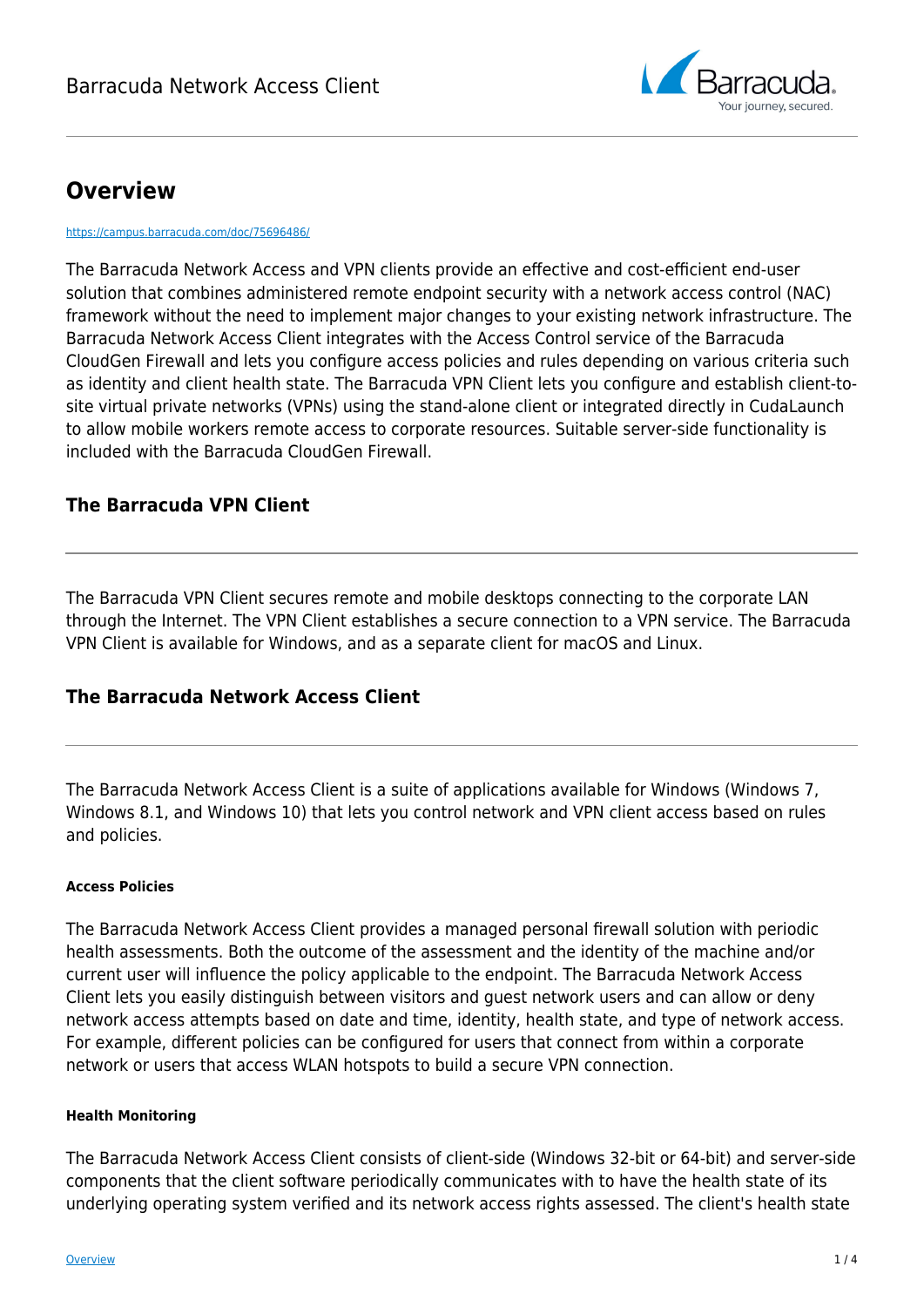

is evaluated prior to initial network connection; afterwards, system health assessments are carried out periodically to detect changes.

#### **Available Software Components**

The Barracuda Network Access Client contains the following subsystems that can be installed all-inone or separately:

- **Barracuda Health Agent** Monitors software and is responsible for sending the endpoint health status to the Access Control Service for baselining. The Barracuda Health Agent Access Monitor is dynamically downloaded and updated as required.
- **Barracuda Personal Firewall** A centrally managed host firewall that can handle up to four different rulesets at once, depending on the policy applicable to user, machine, date, and time.
- **Barracuda VPN Client** VPN Client that secures mobile desktops connecting to the corporate LAN through the Internet.

The VPN Client establishes a secure connection to a VPN service. The Barracuda Health Agent then communicates with the responsible System Health Validator (SHV) through the VPN tunnel. In this case, the VPN server fully controls the virtual connection.

#### **Barracuda TINA**

With the Barracuda VPN Client, you can set up client-to-site TINA VPNs. TINA is a Barracuda Networks proprietary VPN protocol that offers a secure end-to-end solution without requiring additional thirdparty software or input. TINA offers substantial improvement over the IPsec protocol, providing:

- High level of security. For supported encryption standards, see [Authentication, Encryption,](http://campus.barracuda.com/doc/96026118/) [Transport, IP Version and VPN Routing](http://campus.barracuda.com/doc/96026118/).
- A full-featured Certificate Authority (CA) for TINA VPNs on every Barracuda CloudGen Firewall, for use with self-signed certificates.
- X.509 certificate-based VPN authentication with password request.
- Immunity to NAT or proxy (HTTPS, SOCKS) traversal.

#### **Available Software Components**

The following VPN clients are supported for use with Barracuda VPNs:

**Barracuda VPN Client for Windows** – Standard VPN client that is included with the Barracuda Network Access Client, but can also be installed or uninstalled separately.

### **Features and Benefits**

The Barracuda Network Access and VPN clients offer support for numerous authentication methods,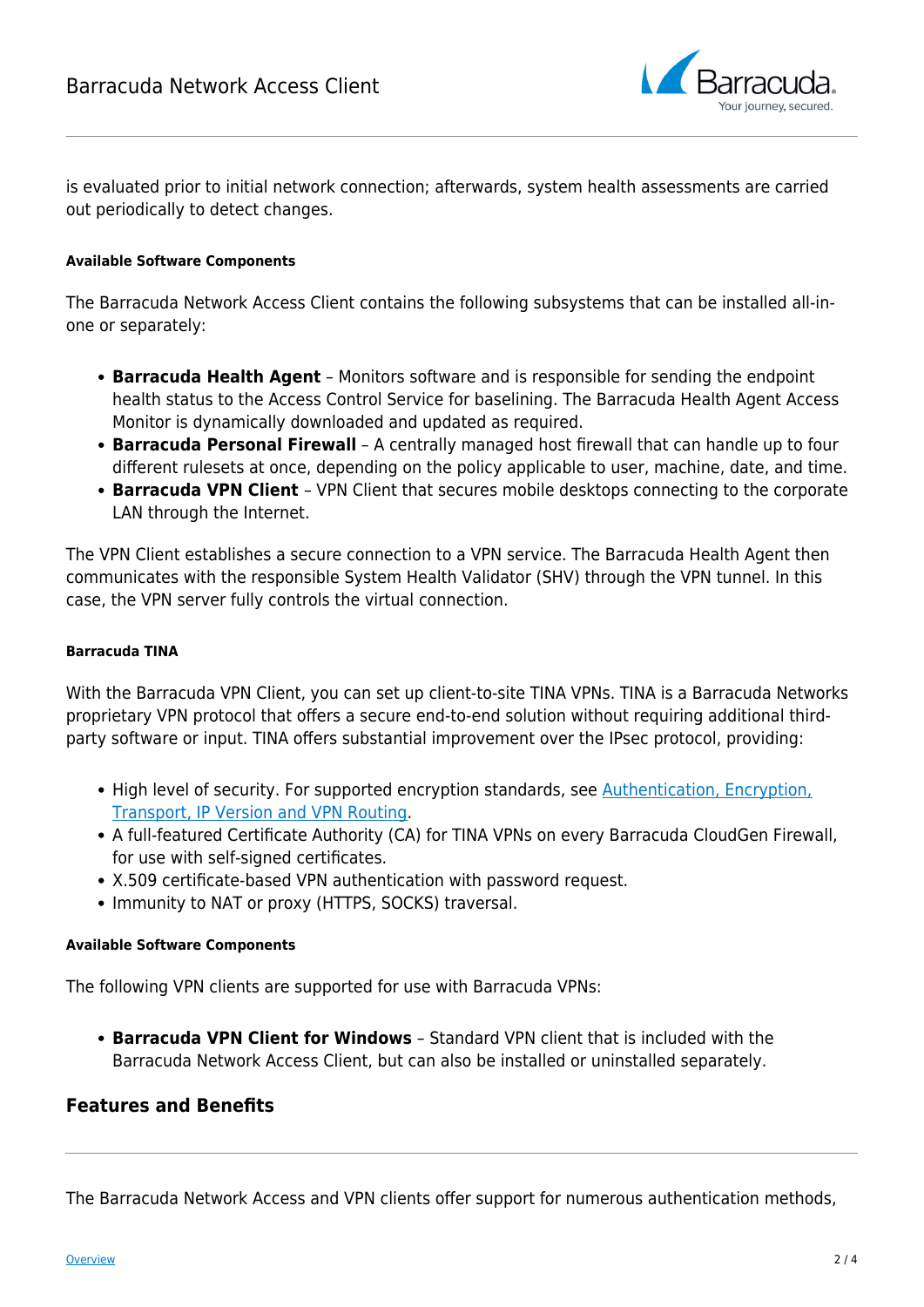

quick restoration of VPN tunnels after dropped connections, 'Always On' VPN connections for PCs, support for redundant VPN gateways, selective routing of network traffic through the tunnel, automatic selection of the optimal VPN gateway based on the client's location, and much more. When using a Barracuda CloudGen Firewall as the VPN gateway, you can also deploy and manage the Windows clients centrally. Every Barracuda CloudGen Firewall includes a root-level Certificate Authority (CA), letting you create, delete, and renew X.509 certificates for strong authentication.

For information on how to configure the Barracuda CloudGen Firewall for client-to-site VPN, see [Client](http://campus.barracuda.com/doc/96026119/)[to-Site VPN](http://campus.barracuda.com/doc/96026119/).

## **Downloading the VPN Client**

Go to the [Barracuda Download Portal](https://dlportal.barracudanetworks.com) or visit the [Microsoft App Store](https://apps.microsoft.com/store/detail/barracuda-network-access-client/XP9B1CWN79PZSS) to download the Network Access and VPN clients for you operating system.